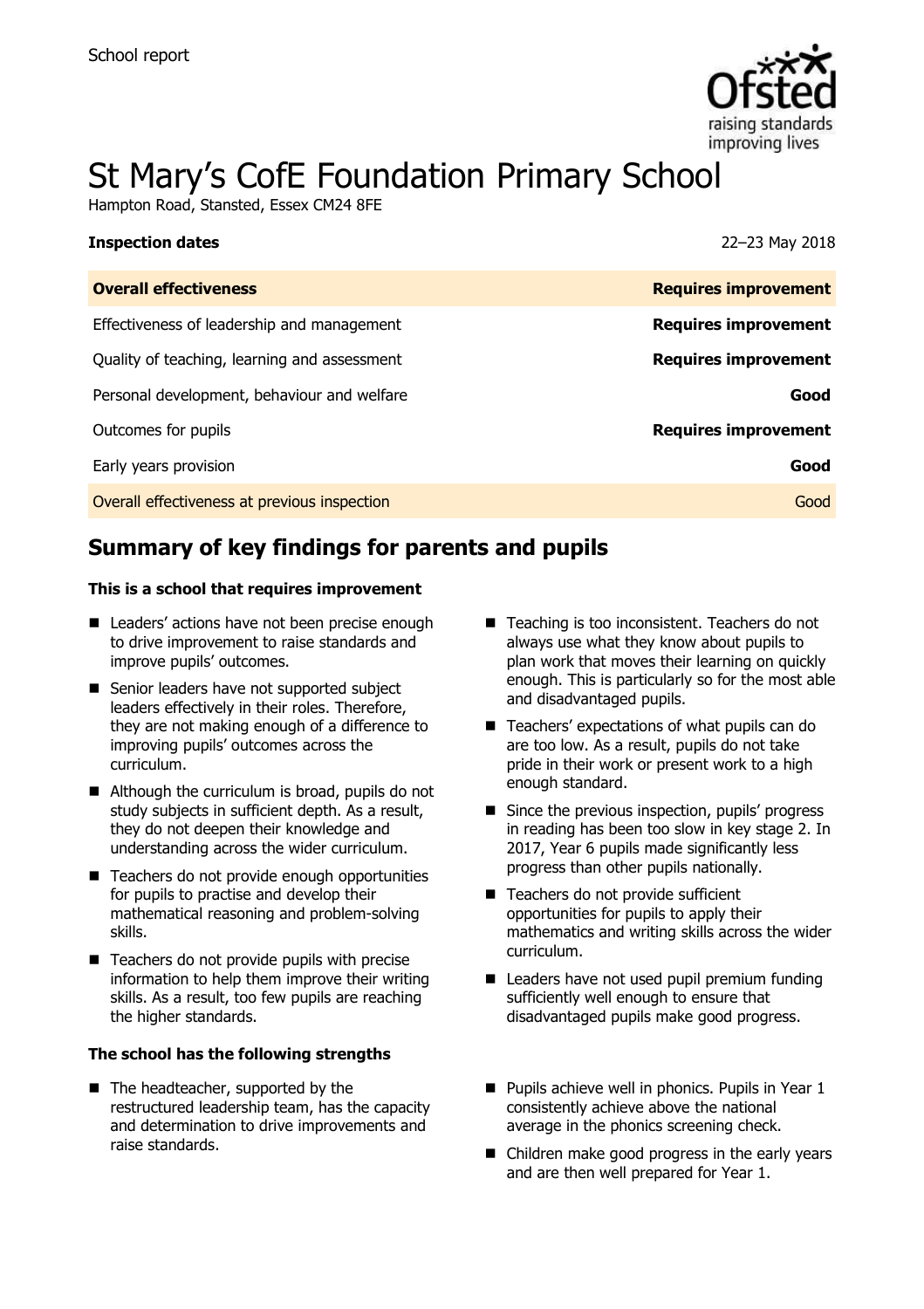

# **Full report**

### **What does the school need to do to improve further?**

- Improve the quality of leadership and management by:
	- ensuring that actions for improvement are sharply focused on improving pupils' outcomes in reading, writing and mathematics
	- supporting subject leaders to develop their leadership roles so that they contribute more effectively to raising standards and improving pupils' outcomes.
- Improve the quality of teaching, learning and assessment by:
	- developing teachers' skills so that they consistently use assessment information well to challenge pupils at the right level
	- ensuring that pupils have regular opportunities to deepen their knowledge, skills and understanding in a range of subjects across the curriculum
	- ensuring that pupils are provided with more opportunities to apply their mathematics and writing skills across the wider curriculum
	- further developing teachers' skills to raise standards in reading across the school
	- ensuring that teachers set consistently high expectations of the standard of work pupils produce and the quality of presentation
	- ensuring that teachers use the school's feedback policy consistently well, particularly in writing, so that pupils can make the good and better progress of which they are capable
	- ensuring that teachers enable pupils to practise working systemically and methodically to help them develop reasoning and problem-solving skills.

An external review of the school's use of pupil premium should be undertaken to assess how this aspect of leadership and management may be improved.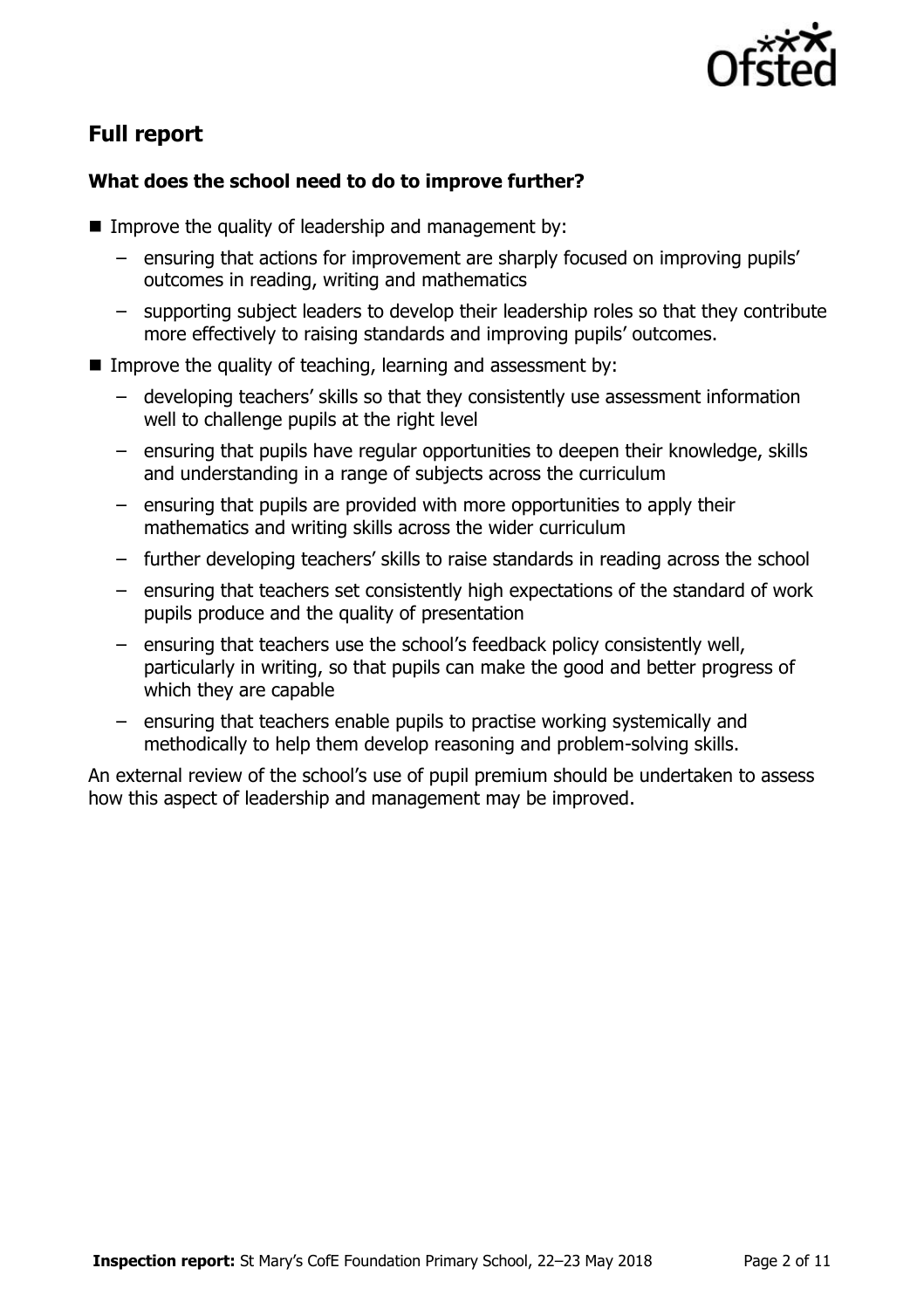

## **Inspection judgements**

### **Effectiveness of leadership and management Requires improvement**

- Leaders' plans have not been clear or focused enough to ensure that their actions are improving pupils' outcomes across the curriculum.
- Until recently, leaders have not done enough to ensure that the good standards in the quality of teaching and learning from the previous inspection have been maintained. As a result, over time, progress and attainment by the end of Year 6 have declined and pupils are not prepared well enough for secondary school.
- Senior leaders have reviewed processes for assessing pupils' work and have implemented a structured system to measure pupils' progress and check the accuracy of their learning. Evidence in pupils' books indicates that assessment is now more accurate.
- Leaders have not routinely checked teachers' performance or ensured that they are held to account for the progress pupils make. However, leaders are now tackling weaker teaching, and this is beginning to improve. Teachers told inspectors that they value the clear guidance they now receive. Those who completed Ofsted's online staff survey said that they are proud to be a member of staff at the school.
- The school's chosen 'creative curriculum' is in its early stages. Pupils have access to a variety of experiences; however, speaking with pupils and looking at their work does not show that subjects other than English and mathematics are being studied in enough depth.
- Leaders have been too slow in providing subject leaders with the skills they need to be fully effective in their roles; therefore, they do not know what to improve to raise standards.
- The pupil premium funding has not been used precisely enough to make a significant difference to the achievement of pupils who are disadvantaged. Consequently, these pupils are not making progress in line with other pupils' nationally. Governors and school leaders have agreed to external support to review the current strategies.
- The leadership of pupils who have special educational needs (SEN) and/or disabilities is effective. Funding is used well to help parents, carers and families to get the appropriate support for pupils with complex needs. Good progress can be seen from pupils' different starting points. Leaders are able to present detailed information for individual pupils, demonstrating the level of support and the impact on pupils' confidence and progress.
- Leaders and governors have a clear vision of the goals they wish to achieve. The determined and visionary new headteacher has an accurate view of the strengths and weaknesses of the school. In a very short time, she has set clear and high expectations to support all staff in raising standards across the school.
- **Parents are overwhelmingly positive about the recent changes in leadership at the** school. One such positive comment about the new headteacher was echoed by many: 'She is enthusiastic and full of energy; the children respond so well to her. I am very much looking forward to seeing how her enthusiasm will improve the school.' Another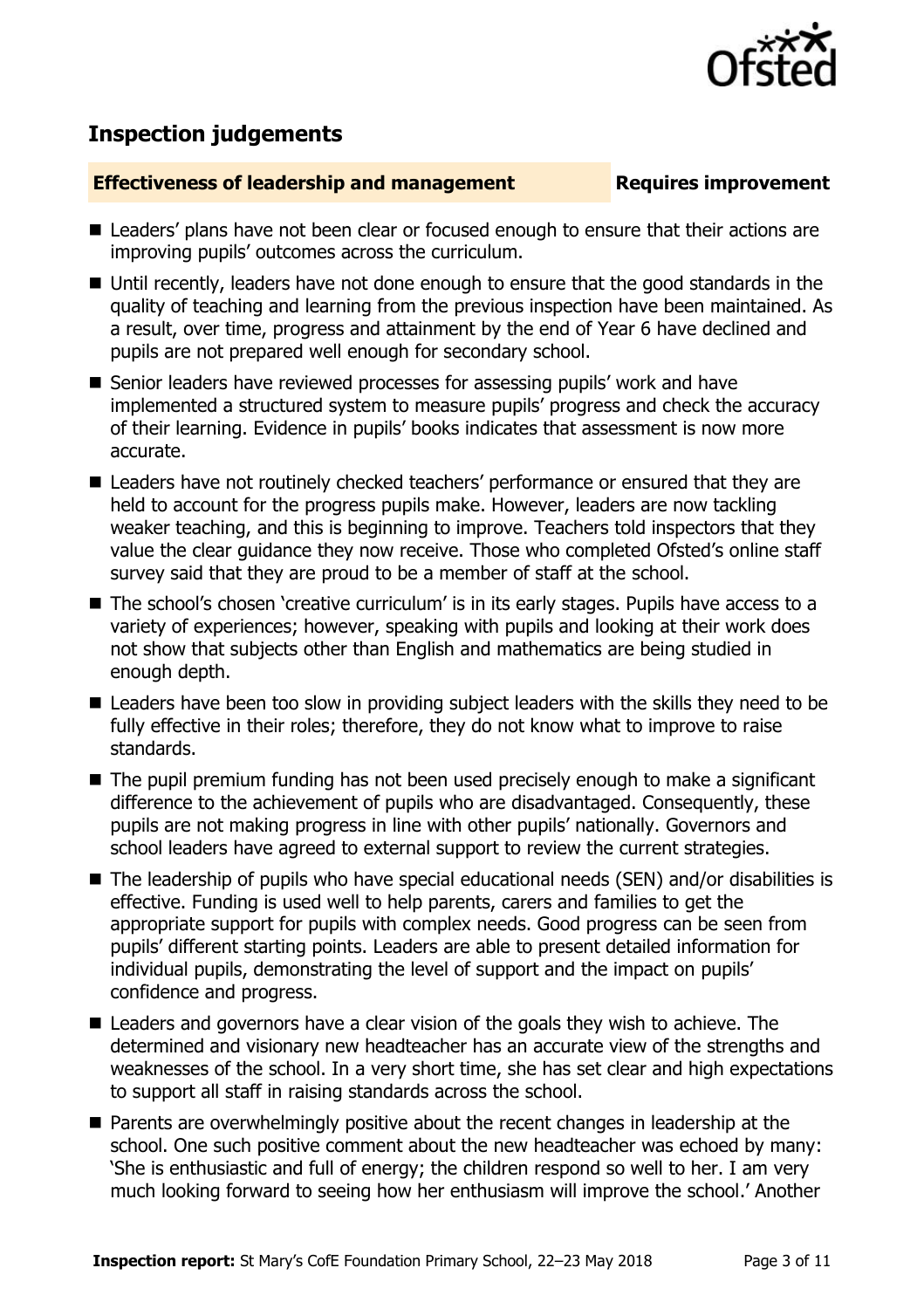

added: 'It is a great school, with dedicated teachers and a new head who is breathing new life into the school and bringing greater ambitions to the school.'

- Leaders use the sport premium well, utilising the school's high-quality sports facilities. Specialist teachers support teachers to develop their physical education skills while providing high-quality teaching to develop pupils' physical skills well. As a result, staff confidence has improved, and more pupils are participating in a wider range of sports.
- The school develops pupils' understanding of British values well. School council members take their roles very seriously, raising money for charity and meeting weekly to discuss future events. Pupils show an understanding of other cultures and different religions, as demonstrated in the Year 3 work on the Jewish coming of age.

### **Governance of the school**

- Governors have rightly refined and improved the challenge and support they provide to senior leaders. They have a good understanding of the school's strengths and areas for improvement. They are ambitious and committed to raising standards and recognise that the school needs to make rapid improvements.
- Governors' minutes show that there has been appropriate challenge in the past. They are supportive of the new leadership team and share the aspirational vision to rapidly improve pupils' outcomes.
- Governors carry out their statutory duties well, including their responsibility for ensuring that the school keeps pupils safe.

### **Safeguarding**

- $\blacksquare$  The arrangements for safeguarding are effective.
- All staff training for child protection is up to date, as are all safety arrangements. Staff understand their responsibilities for keeping children safe and know what to do if they have any concerns about pupils.
- **Pupils feel safe. Staff and most parents who responded to surveys, including parents** who spoke with inspectors at the beginning of school, agree that pupils are kept safe and behave well. Pupils are satisfied that any concerns they have are dealt with promptly by staff.
- **Pupils are taught how to stay safe online in lessons and can talk about the dangers** when using the internet.

### **Quality of teaching, learning and assessment Requires improvement**

- The quality of teaching is too inconsistent across the school. Adult's expectations for presentation of work and for what pupils can achieve are not high enough.
- Teachers do not use assessment information to plan learning that ensures all pupils are sufficiently challenged. This is notably the case for the most able pupils, who are not provided with enough challenge to make the good and better progress they should in reading, writing and mathematics.
- Many pupils who responded to Ofsted's online pupils' survey said that they did not feel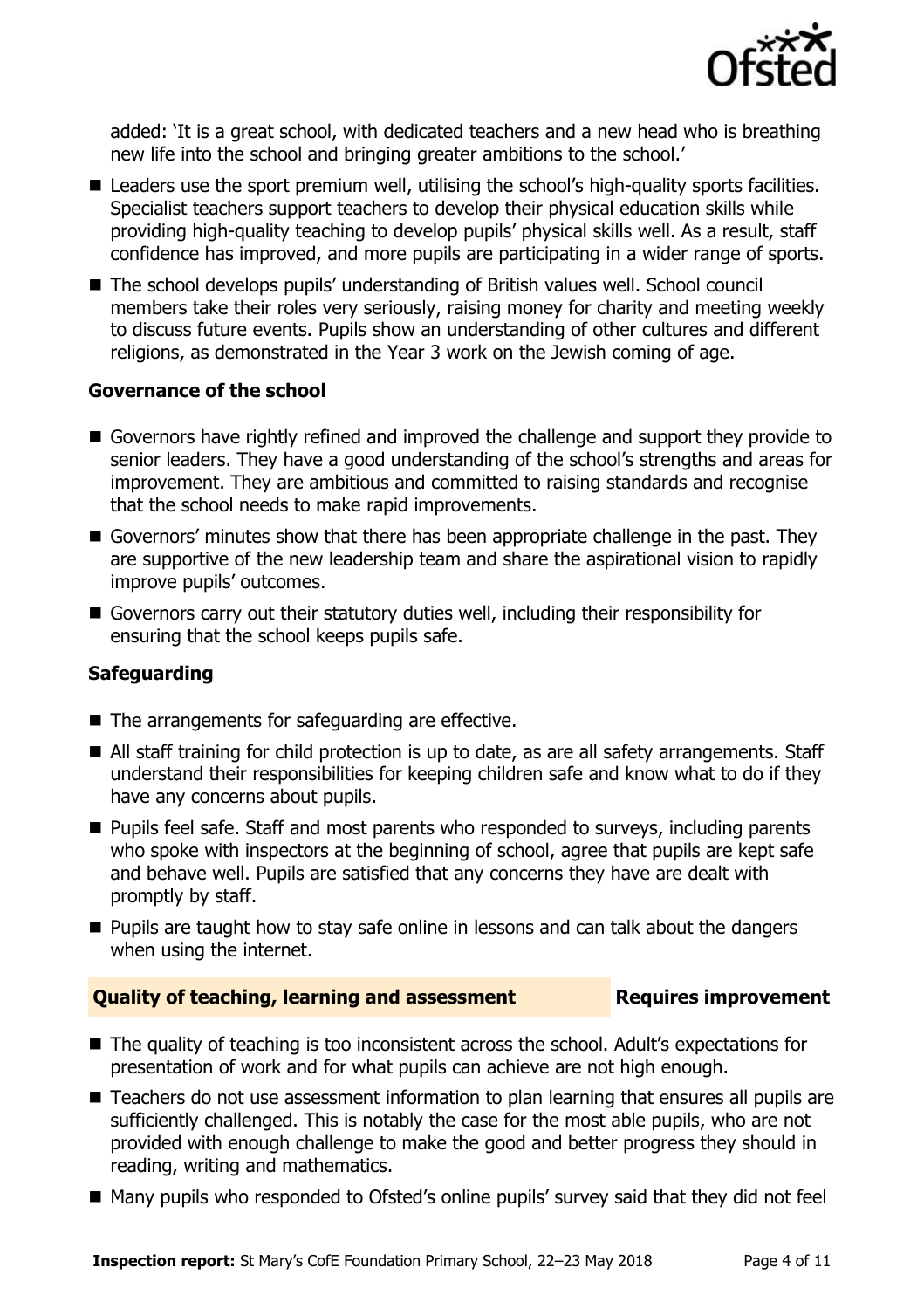

they were challenged in all lessons. Pupils who spoke with inspectors felt that when they were challenged, it was usually more in mathematics than in English.

- The teaching of reading is not yet good enough. Not enough pupils in key stage 2 are reaching the expected standard by the time they leave primary school. Pupils' attainment in key stage 1, although achieving broadly in line with national averages in 2017, declined from the previous year. The school's chosen approach to help develop pupils' reading skills is starting to show signs of improvement in pupils' understanding of the texts they read and their ability to read between the lines. This is newly implemented and, therefore, the full impact cannot yet be seen.
- Teachers have begun to develop their own skills and knowledge in mathematical reasoning and problem solving. This is beginning to have an impact on improving attainment and progress for current pupils across the school. Pupils' work shows that they are given some opportunities to work at a deeper level, but this is not regular or consistent enough across year groups.
- Teachers' overuse of worksheets, particularly in mathematics lessons, is limiting opportunities for pupils to set work out in a way that helps them practise working systematically and methodically in reasoning and problem solving.
- **Pupils demonstrate that they can write interesting and well-thought-through narratives.** They can write across a range of different genres. However, there are limited opportunities for pupils to write for different purposes and audiences across the curriculum or at depth. Additionally, progress is limited because teachers do not focus systematically enough on what pupils need to learn next. As a result, many pupils do not secure some of the basics skills by the end of key stage 2, particularly in terms of structure, spelling, grammar and punctuation. This is preventing some pupils from reaching the higher standards in writing.
- Teaching of subjects other than English and mathematics varies across the school. Pupils' work shows that they have opportunities to carry out experiments in science, learn about different faiths and develop history and geography skills. Physical education (PE) is taught regularly and pupils told inspectors that they enjoy participating in competitive sport. However, pupils in key stage 2 cannot talk in depth about subjects other than English and mathematics, and neither books nor displays show that enough of each subject is covered.
- **Pupils who have SEN and/or disabilities are well supported by teachers and additional** adults in class. Task planners and success journals from home to school ensure that parents and pupils are fully involved with the learning. As a result, pupils who have SEN and/or disabilities make good progress from their different starting points.
- Teachers have embraced new opportunities to 'fly' under the new leadership. There are now systems that set meaningful targets for staff development in place, a systematic approach to assessing pupils' progress and a far more rigorous process for checking pupils' work. Pupils' books and the school's assessment information indicate that the quality of teaching and learning is improving.

### **Personal development, behaviour and welfare Good**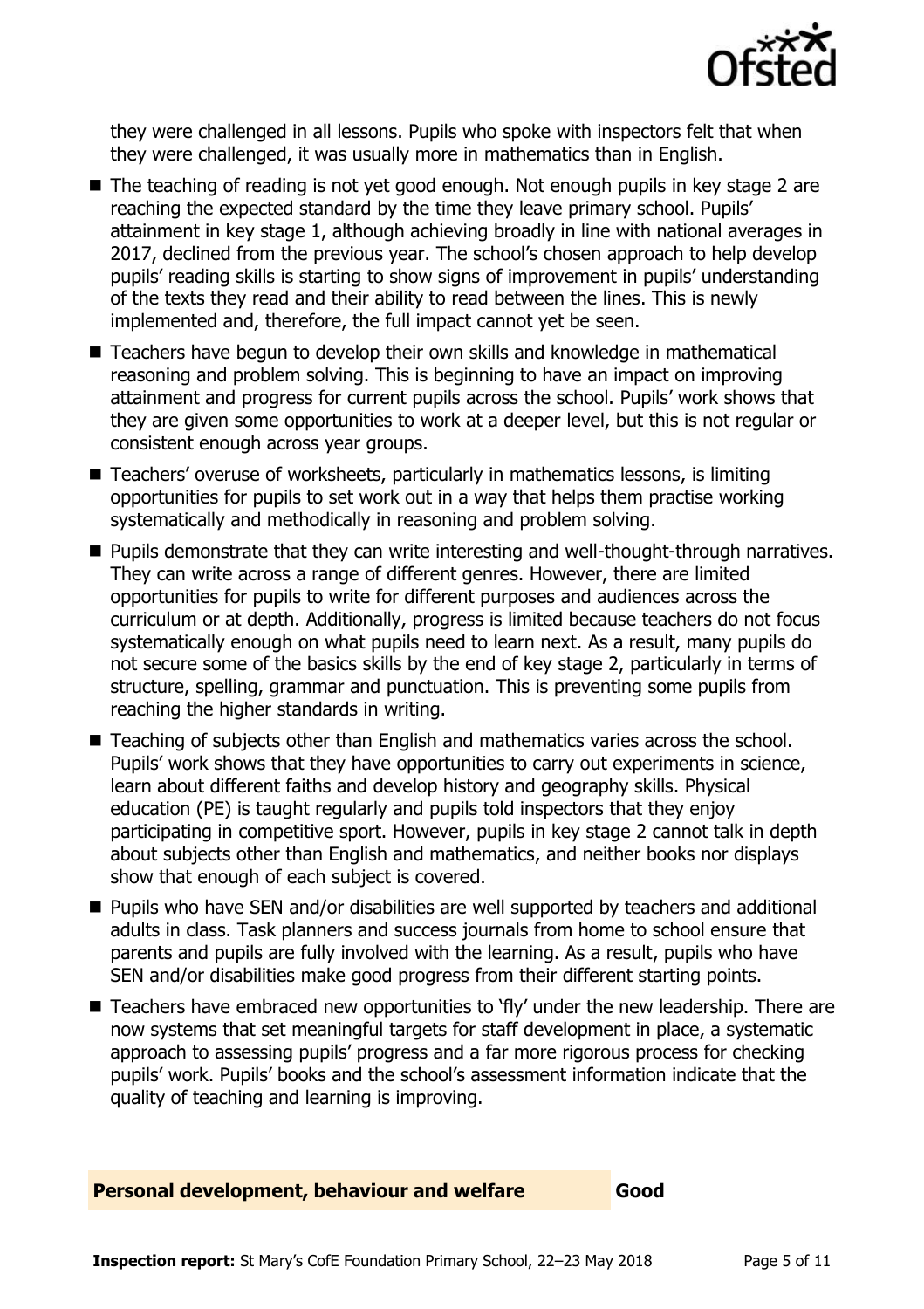

### **Personal development and welfare**

- The school's work to promote pupils' personal development and welfare is good.
- **Pupils'** well-being is at the heart of the school. Captured within the Christian ethos, 'Learning together we care, share and prepare', pupils are taught resilience and how to be good citizens. This was demonstrated in how they behaved and spoke with adults and visitors.
- In assemblies, pupils learn to be respectful. Expectations are high, and entry and exit are orderly. Pupils sing enthusiastically and listen attentively to messages given through assemblies.
- In lessons, inspectors saw many examples of pupils' positive behaviour and attitudes to learning. Lessons typically run smoothly and without disruption.

### **Behaviour**

- $\blacksquare$  The behaviour of pupils is good.
- $\blacksquare$  Pupils behave well at breaktimes and play harmoniously in the extensive grounds that offer wide-ranging opportunities to be active and, equally, to have quiet time.
- A few parents voiced concerns on Ofsted's free-text service about bullying in school. Pupils felt that bullying was not an issue at the school.
- **Pupils recognise that a small number of pupils need extra support in making the right** behaviour choices, but all agreed that staff sort out any issues quickly. This was supported by a large number of positive responses to Ofsted's online pupil survey and, overwhelmingly, by parents who responded to Parent View.
- **Pupils have a good understanding of the school's behaviour system and could not recall** any pupil getting to the top level for poor behaviour.
- Attendance has improved over time and is in line with the national average. Leaders were able to provide detailed information about the few pupils who were experiencing long-term absence. Leaders have started to analyse attendance information more precisely so that they can better support individual pupils and families.

### **Outcomes for pupils Requires improvement**

- Over time, there has been a decline in pupils' achievement in reading, writing and mathematics by the end of Year 6. Current school assessment indicates that pupils' progress is improving and, as a result, attainment is likely to be better than in previous years.
- The proportion of pupils who met the expected standards in reading at the end of key stage 2 was below the national average in 2016. This did not improve by the end of 2017, when it was in the bottom 5%. In addition, the proportion of pupils who reached the higher standard in reading in key stage 2 at the end of 2017 was lower than that found nationally.
- Although there is evidence that the teaching of reading is improving in key stage 2 and current pupils are making better progress, pupils' achievement in reading is not yet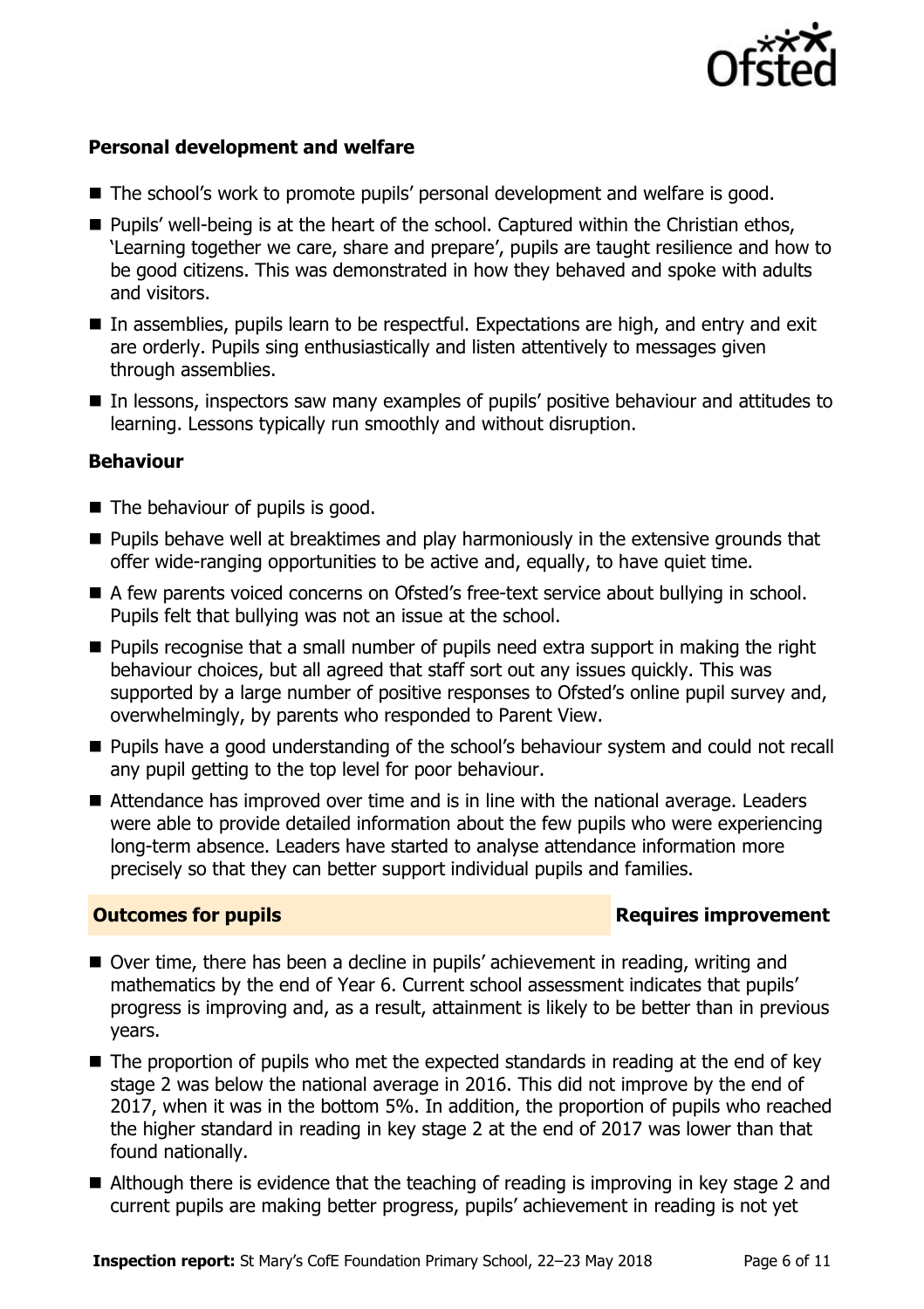

good.

- $\blacksquare$  The proportion of pupils at key stage 1 who reached the required standard in reading, writing and mathematics was broadly in line with the national figure in 2017, although reading attainment has declined over time. Evidence indicates that reading attainment is improving. Pupils who inspectors heard read in Year 2 were fluent and confident readers. They were able to sound out unfamiliar words, such as 'astronomer', and able to look up words that they did not know the meaning of, such as 'omen'.
- The progress disadvantaged pupils in key stage 2 made by the end of key stage 2 had not fallen in reading, writing and mathematics at the same rate as other pupils in the school in 2017. However, they did not make the rapid progress needed to catch up with others nationally at the end of key stages 1 and 2. Current disadvantaged pupils in key stages 1 and 2, however, are diminishing the difference with those pupils nationally.
- Some pupils, particularly in key stage 2, are not making as much progress as they are capable of in writing or mathematics. As a result, not enough pupils are reaching the expected standards.
- Pupils who have SEN and/or disabilities are tracked closely. Pupils identified with learning needs are added to a 'watch list' and closely monitored. Pupils are supported with behaviour needs and with building their confidence. This ensures that these pupils are ready to access their learning and subsequently supported to make as much progress as they can.
- Outcomes in subjects other than English and mathematics vary across the school. There is evidence to demonstrate that pupils are taught science and a range of history and geography topics. However, in some year groups, pupils' work in these subjects is limited.
- $\blacksquare$  The proportion of pupils who have reached the expected standard in the Year 1 phonics screening check has been above the national average over the past three years.

### **Early years provision Good Good**

- The early years is well led and managed. The environment is vibrant and children are confident, happy learners. Children are eager to share their learning with adults and visitors. They work on tasks with a clear sense of purpose that develops their wide range of skills in many areas of learning.
- The proportion of children who have reached a good level of development has been above the national average for a number of years. Children have consistently achieved above national averages in reading, writing and mathematics. As a result, they make good progress and are ready to move into key stage 1.
- The early years leader works well to ensure that transition arrangements are effective. Home visits and good communication with pre-schools support children to make a good start to their full-time education.
- Adults are well trained in teaching phonics. Children enjoy reading and those who read to inspectors were excited about their books. They read with interest and fluency and could recognise the meaning of particular words, such as 'flickering'. Children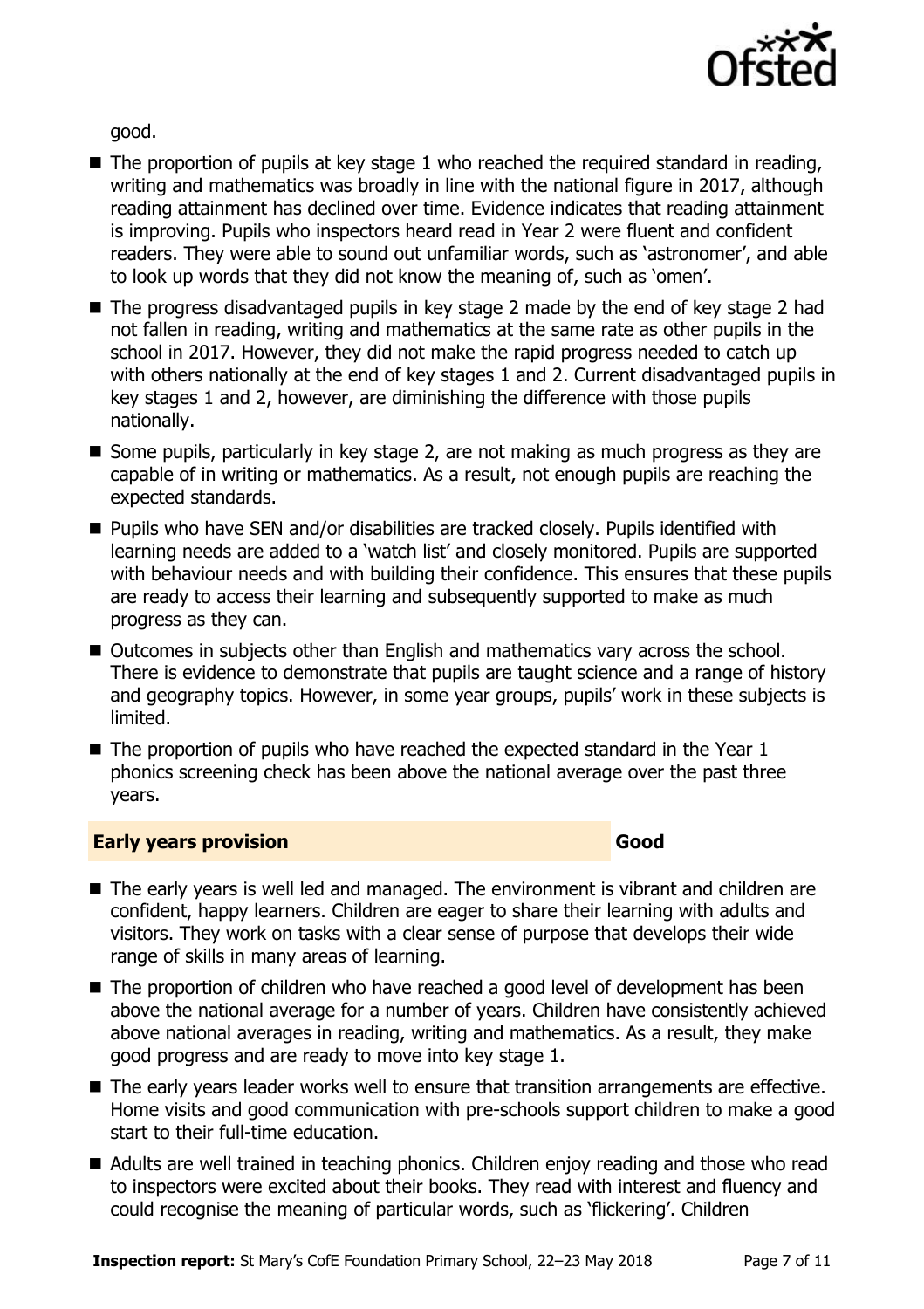

independently were able to differentiate between real words and 'alien' words, showing an understanding of phonics and a good knowledge of different vocabulary.

- Children can apply their phonics skills well in their writing. Children enjoy writing and teachers ensure that there are many opportunities throughout the day for children to practise their writing skills, which they often choose to do.
- Children behave well and demonstrate an enjoyment of learning. They are curious learners and work well with adults and with each other. For example, four boys worked together transferring water from a bucket to a bowl and to the mud kitchen oven. They were precise with their pouring and helped each other manage the various containers. They were fully engrossed in their activity, giving each other instructions through the process.
- Routines are understood by children and they engage well and with enthusiasm in whole-class learning. They are excited and able to share what they know. Consequently, children are happy, safe and well looked after.
- The outdoor area is very well equipped and provides all the areas for learning outside that are found inside the classrooms. Children are able to engage with a wide range of interesting activities and develop their physical skills and practise their skills further.
- Children are well looked after. This is because staff and children have positive, trusting relationships, and all statutory requirements are fully met.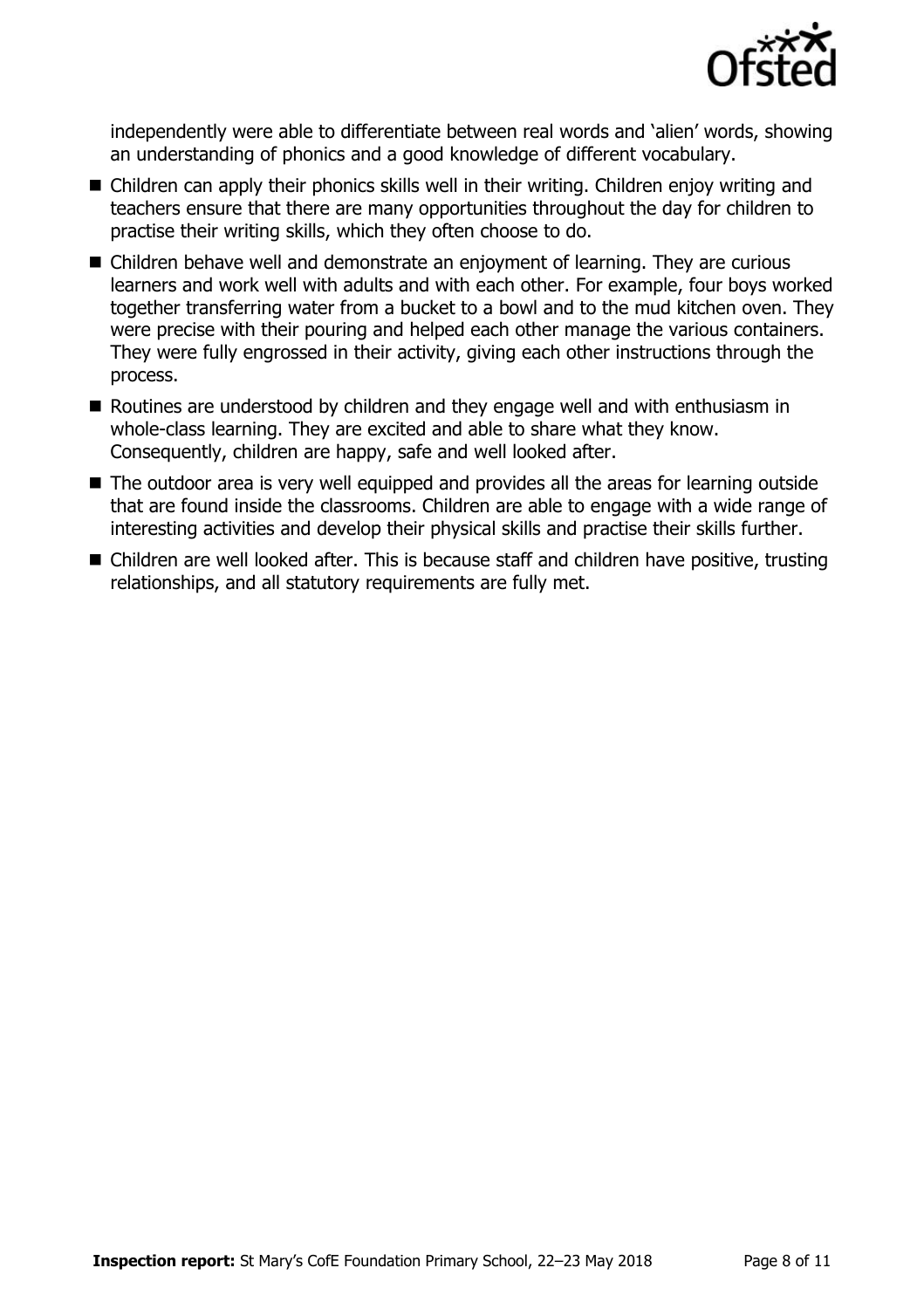

# **School details**

| Unique reference number | 115269       |
|-------------------------|--------------|
| Local authority         | <b>Essex</b> |
| Inspection number       | 10046377     |

This inspection of the school was carried out under section 5 of the Education Act 2005.

| Type of school                      | Primary                             |
|-------------------------------------|-------------------------------------|
| School category                     | Foundation                          |
| Age range of pupils                 | 4 to 11                             |
| Gender of pupils                    | Mixed                               |
| Number of pupils on the school roll | 308                                 |
| Appropriate authority               | The governing body                  |
| Chair                               | Alan Corbishley                     |
| <b>Headteacher</b>                  | Barbara Young                       |
| Telephone number                    | 01279 812212                        |
| Website                             | www.stmarysstansted.co.uk           |
| <b>Email address</b>                | head@st-marys-stansted.essex.sch.uk |
| Date of previous inspection         | 22-23 April 2015                    |

### **Information about this school**

- The new headteacher took up post in April 2018.
- St Mary's is larger than the average-sized primary school.
- The vast majority of pupils are White British.
- The proportion of pupils known to be either eligible for the pupil premium or who have SEN and/or disabilities is below average.
- In 2017, the school met the government's current floor standards, which set the minimum expectations for pupils' attainment and progress in reading, writing and mathematics by the end of Year 6.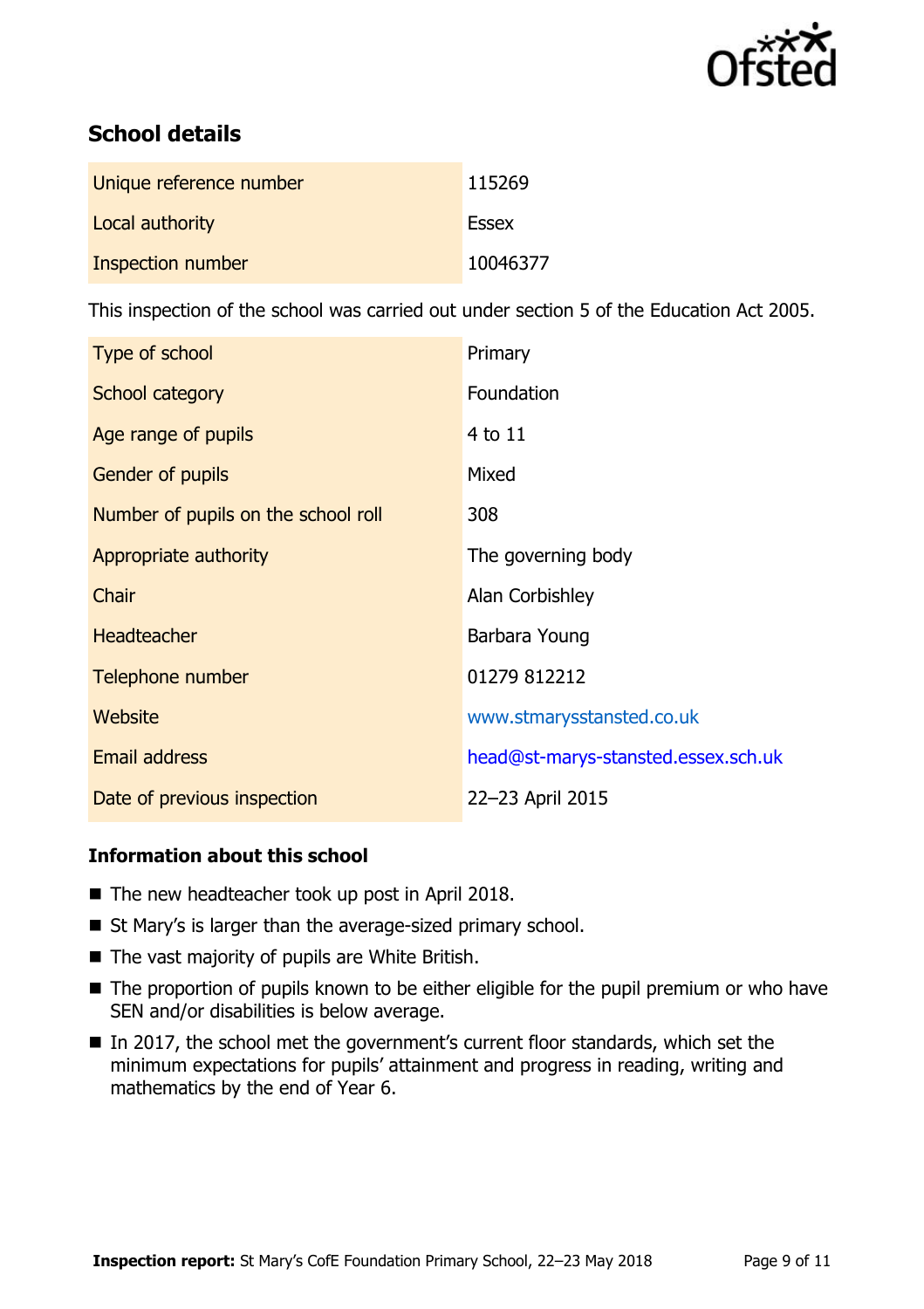

# **Information about this inspection**

- The inspection team observed teaching and learning across all year groups.
- $\blacksquare$  The lead inspector held meetings with the headteacher, governors and school staff, including senior and middle leaders. Inspectors also spoke with the school's external improvement partner.
- The inspection team observed the school's work and looked at pupils' written work, information on pupils' attainment and progress, curriculum planning, and records of behaviour and safety. They also scrutinised the minutes of governing body meetings, safeguarding documents, including mandatory checks made on the recruitment of new staff, and the school's website.
- Discussions were held with pupils from the school council and informal conversations took place during lesson times.
- The inspection team listened to pupils from across the school read and talked to them about the books they enjoy.
- The inspectors took account of the 82 responses to the online parental questionnaire, Parent View, and the 76 free-text responses. In addition, inspectors spoke with parents informally at the start and end of the school day. The inspection team also took into consideration the 125 responses to Ofsted's online survey for pupils and the 23 responses to Ofsted's online staff survey.

### **Inspection team**

| Cindy Impey, lead inspector | Her Majesty's Inspector |
|-----------------------------|-------------------------|
| <b>Paul Wilson</b>          | Her Majesty's Inspector |
| <b>Wayne Harris</b>         | Ofsted Inspector        |